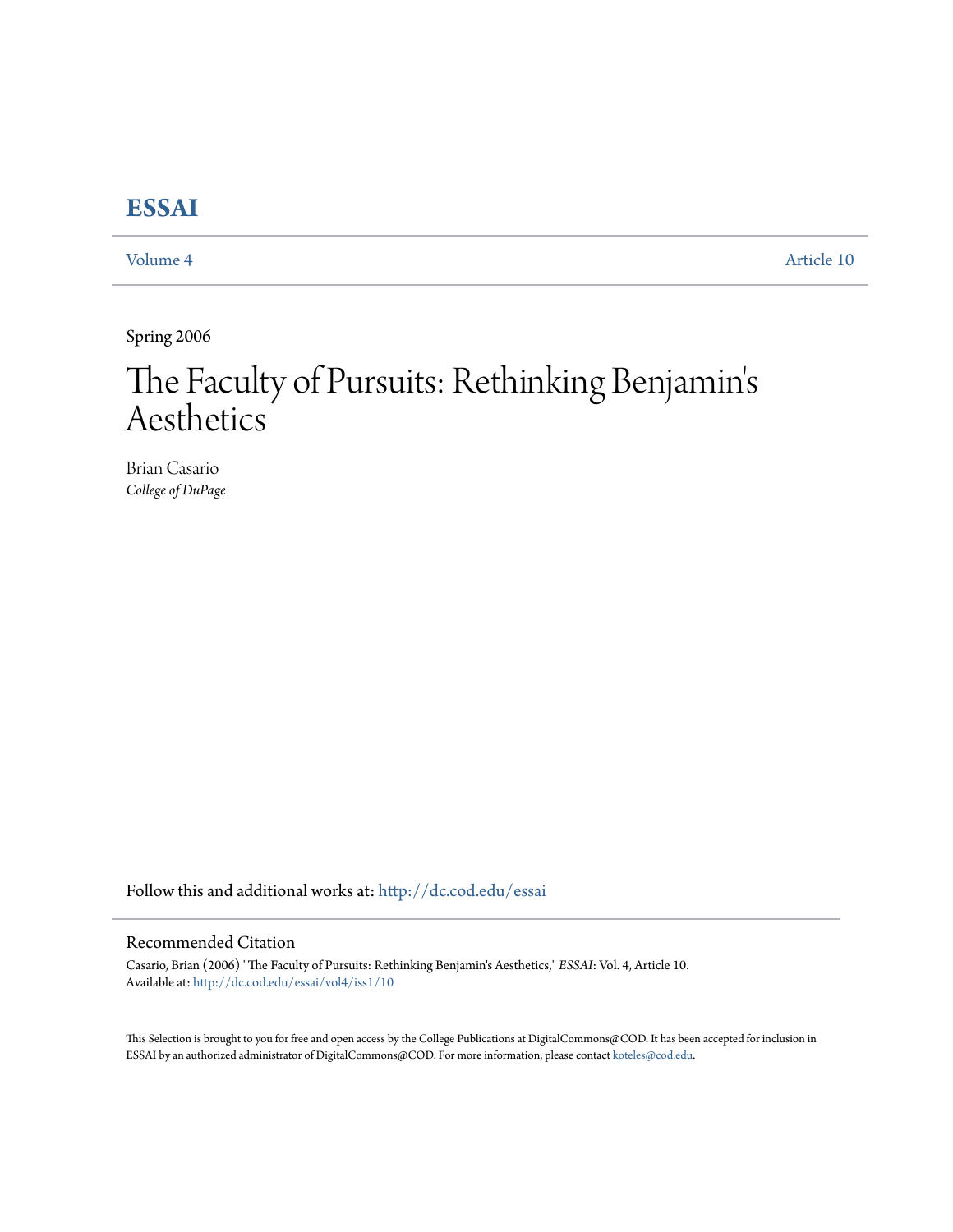The Faculty of Pursuits: Rethinking Benjamin's Aesthetics

#### by Brian Casario

#### (Honors Seminar Philosophy2250/Architecture 2250)

The Assignment: Students are required to choose one text from the reading list in the syllabus that will become the center of research for the term paper. The task is to discuss and critically analyze an artwork in the context of a philosophical theory. This paper should offer distinct insights regarding the complex phenomenon of art.

f Kant's conception of aesthetic cognition posited in his third *Critique* is indeed true, then it would be sound to infer that the enterprise of artistic pursuits are a necessary part of humanity, unable to be thwarted. When the two mental faculties of the imagination and the understanding If Kant's conception of aesthetic cognition posited in his third *Critique* is indeed true, then it would be sound to infer that the enterprise of artistic pursuits are a necessary part of humanity unable to be thwarted. W they mutually enliven one another in a state of harmony, or "free play." Kant later uses the theory of "free play" of the human faculties to help explicate his argument of the universality of aesthetic experiences (9). Thus, to explore the extraordinary enigma that is the imaginative enquiry of making, from craftsperson to artist, is to realize the sublime potential of the human body and soul. This utilization of our phenomenal faculties – seeing, hearing, thinking – is to peer into the ineffable state of essence within our existence. In the late nineteenth-century, with an industrial revolution enveloping Europe, this process was of contentious debate. Why would individuals, artisans, be needed for their handicrafts when a machine could make it faster and more preciously? Today, with personal computers readily available, the same contention is posed: are individuals who use computers to make "art," artists? If you use a "machine," is it art at all? Since the sweep of the Industrial Revolution well over a century ago, the position and validity of the modern artist has been diligently called into question. One significant essay, by the German theorist and social critic Walter Benjamin entitled "The Work of Art in the Age of Mechanical Reproduction," has succeeded in transcending time with its multivalent, critical outlook of art in the twentieth-century. Benjamin, who wrote on a wide body of provocative issues, and provided provocative, penetrating answers was an active member of the Frankfort School. Comprised of academics across multiple disciplines, the school's mission was to derive its basic insight from the idea that thought can transform itself through a dialectical process of self-reflection in history, and thus change society. With such a critical provocation in mind, "The Work of Art in the Age of Mechanical Reproduction" examined and critiqued issues of an artwork's authenticity, reproducibility, and overall function. I will argue, however, that while Benjamin's essay is profound in many aspects, it conflates and negates many other important facets essential to a full comprehension of artistic pursuits in the new mechanical age. A qualitative case for embodied knowledge and the human faculties, in light of Kant's theory of "free play," will be made to demonstrate that the use of computers in present day artistic processes are not only sound, but entail an interdisciplinary character of intellectual rigor. Two primary examples will be drawn from the respective fields of architecture and music to elucidate this point.

Completed in 1936, "The Work of Art in the Age of Mechanical Reproduction" investigated two prospects of art during its time: first, the ontology of an artwork made with replication in mind and second, the impact an artwork embodying such properties would have on the viewing public. The substantial commentary and keen insight of the latter will not be used to great depth in this paper; however, a discussion of the aesthetic qualities that Benjamin outlines will be the focus instead. Benjamin's main thesis in the essay deals directly with what he calls the "loss of aura" that occurs

1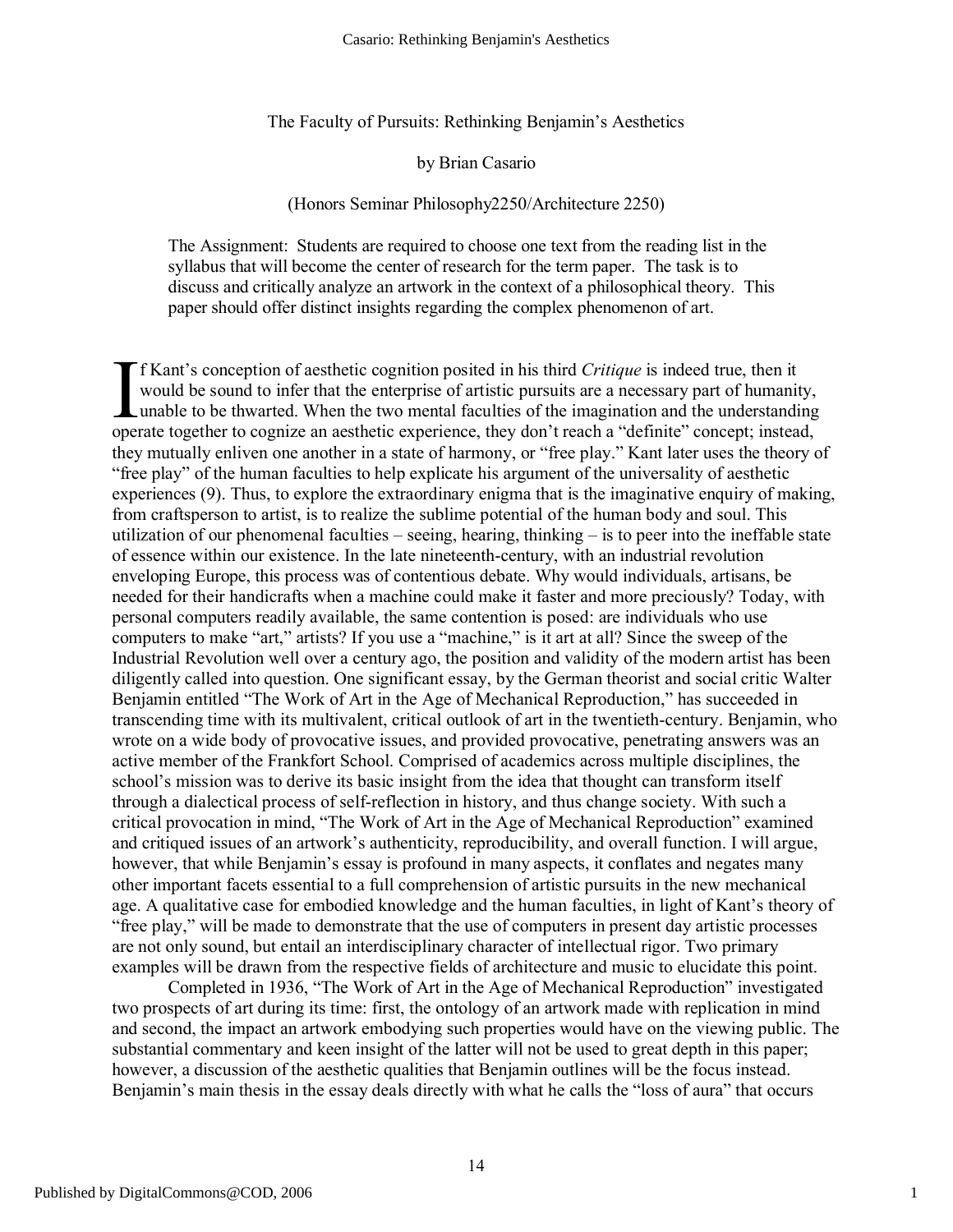when an artwork is made to be mechanically reproduced. He postulates that even the most perfect reproduction is "lacking in one element: its presence in time and space, its unique existence at the place where it happens to be" (416). This "unique existence" is the outcome of a particular "history": the culmination of the various changes it endures over time. Thus, Benjamin asserts: "The presence of the original is the prerequisite to the concept of authenticity" (417). Because a work of art that has been "reproduced" by a machine cannot be traced back to an "original," it is not entitled to the status of "authentic." The author carries on to stipulate that because "the authenticity of a thing is the essence of all that is transmissible from its beginning" (417), the reproduced work of art has subsequently lost its "authority" as well.

The impetus of my contention with Benjamin's analysis, however, lies in his poignant, yet contingent affirmation of the artwork, namely that: "By making many reproductions it substitutes a plurality of copies for a unique existence" (417). He prefaces this proclamation by stating that although one might perpend the "aura" of an artwork to be present in the reproduced work, such a contention is simply a "symptomatic process whose significance points beyond the realm of art" (417). Here Benjamin's thinking is rather credulous; his assertion is reductionist in nature. Via emphasizing the materialist ontology of an artwork, he is defaming the creativity and vision of the artist and consequently the emanation of the artistic pursuit as well. Benjamin seems to overlook a crucial principle that is part of the creation of art – the imaginative process. Flexing the human faculties, the imagination and the understanding in a free play interaction, as Kant wrote, in a creative manner – an artistic pursuit – is an essence of being human: this is a "symptomatic process?" Moreover, making a "plurality of copies" of an artwork has no necessary connection to the degradation of a substantive piece of art, whether a photograph or a film. That is, if we place the overarching value of the artwork on quantitative aspects, i.e., the "original," we lose sight of why one pursues it in the first place. If an artwork has been crafted with care and insight it exudes a property of inarticulable knowledge, contextual understanding, and dedicated practice – that cannot be lost. The "unique existence" of the work of art is that inextricable connection with humanity's unique existence. Mechanical reproduction is a surface quality; no process, mechanical or other, could extinguish the time, knowledge, and mindfulness that goes into making a work of art. From the time of inception, through the process of creation, to the completion, an artwork lives its own life, as Benjamin said, experiencing its peculiar "history," interacting with its observers, looking to the infinite. This meta-physical quality of the work is its call to "authenticity," not the brutal physicality of the "original" as defined by Benjamin. Furthermore, every artwork has its own authenticity, not predicated off its material creation, but its intellectual one, given to it by the artist who created it. Exploiting Benjamin's own words, I would argue that: "The whole sphere of authenticity is *outside*…technical reproducibility" (417).

Yet, if we criticize Benjamin's thesis by which he purports that technical reproducibility imposes a necessary degrading of the work of art, this does not mean, as the German philosopher Peter Bürger writes, "that we deny the importance the development of techniques of reproduction has [had]" (440). Instead, we need to understand the modified role of the artist in this new society. The process of industrialization was not created in a vacuum. Bürger articulates, "Technical development must not be understood as an independent variable, for it is itself dependent on overall social development" (440). In Benjamin's essay, incidentally, a comprehensive understanding of the historical context of technological change is seemingly negated. Bürger sees this as well, "One cannot resist the impression that Benjamin wanted to provide an ex post facto materialist foundation for a discovery…the discovery of the loss of aura. But such an undertaking is problematic for the break in the development of art…which would be the result of technological change" (439). Consequently, Benjamin places the artist in the midst of revolutionary societal changes and provides no empathy for the systemic effects such changes have on artistic pursuits. This transmutation, however, cannot be seen independent of human consciousness. In today's technologically prevalent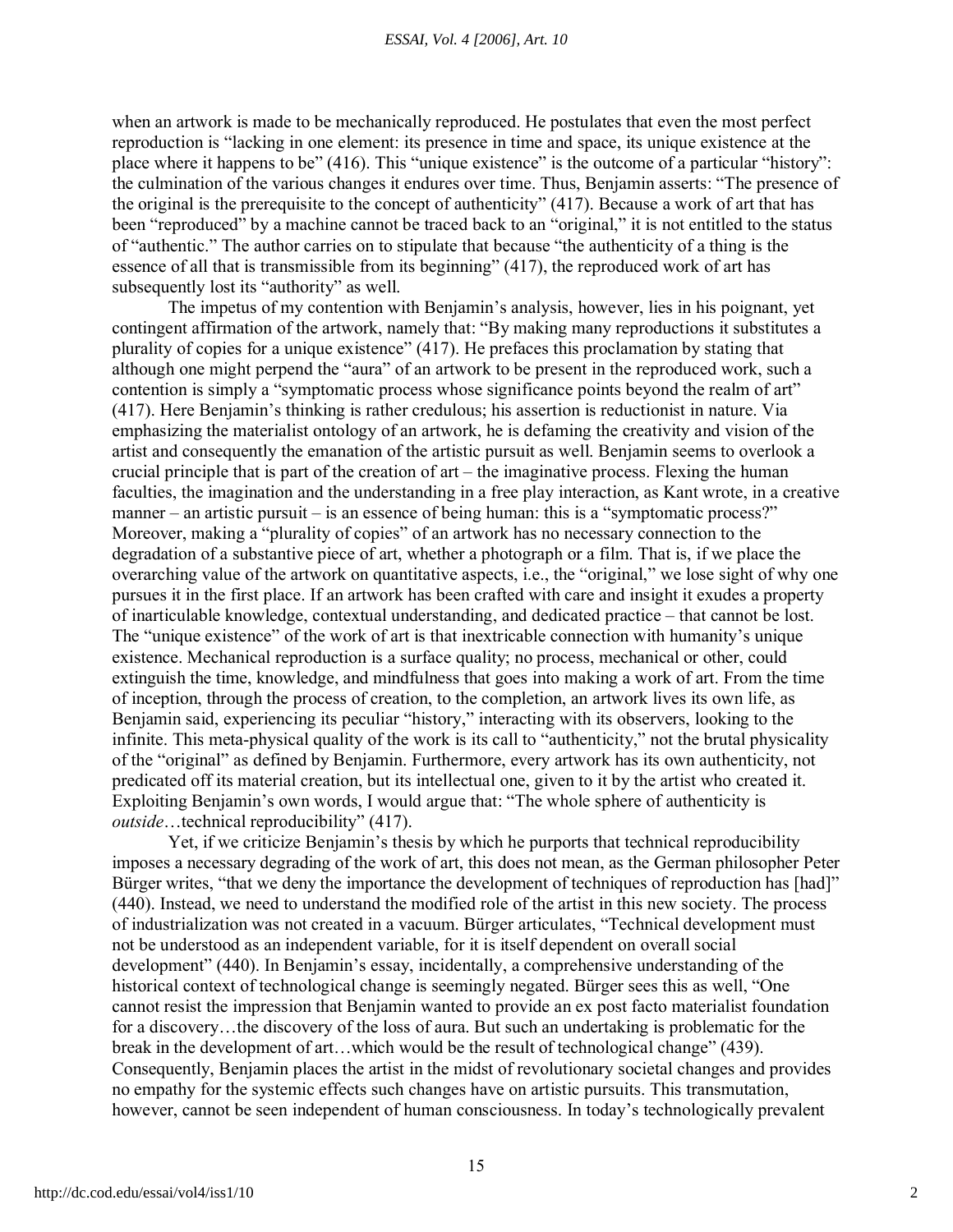world, if we are to grasp the role of the artist, a full contextual understanding must be reached.

*II.*

"Unless the distinction vanishes in some cyborg future, people will always be more interesting than technology," writes Malcolm McCullough, professor of architecture at Harvard University, in his celebrated book *Abstracting Craft* (x). The love of making things need not be confined to the physical world; an evolving "subsystem" of craft and artistry flourishes in the "virtual" reality of computers. McCullough observes that the qualitative principles of art in the "physical" world have now been transplanted into the digital realm – "machine" as medium rather than "tool." He writes, "Clearly we have escaped that industrial age in which technology and talent were so directly opposed. In the process, we are reuniting skill and intellect"  $(x)$ . Current usage of computers involved in creative making by artists is statically significant and cannot go unnoticed. However, many critics abhor the notion; cries of "inauthentic" and "non-human," reminiscent of Benjamin's conceptualization, ring out from the masses. I argue, conversely, that we need a "reconceptualization" of the electronic medium, so we do not irresponsibly disregard an amazing breadth of new artistic expression and possibly sever the ties of skill and intellect "once more."

McCullough proposes a philosophy of "abstracting craft," that is, using the computer as a medium in which we apply our faculties to give way to "form." Clearly, the adaptation of modern technology to artistic pursuits is an intellectual and human one indeed. For example, our hands are used to discover the world around us. By pushing, pulling, and pointing, hands act as conduits for the artist's volition. In digital craft this is true as well, yet taken for granted. Immense power lies in the usage of pointing: continuous visibility of the object of interest; rapid, incremental, reversible, physical actions on the object, and immediately visible results of direct manipulation demonstrate the manifestations of the hand in "virtual reality" (McCullough 23). Possibly more important than the hand, is visuality. The contemplative eye, because of its staggering act of perception, is perhaps the most closely connected to working and thinking. In addition, personal vision is the impetus of creating. Capacity for envisioning what to try and for recognizing desirable form amid the flux of possibilities is a talent that should not be taken lightly. On this phenomenon, McCullough writes, "The ability to develop an image in the mind's eye from which to give form to artifacts in the outer world, by means of continuous manipulation [sic], should be a far better acknowledged aspect of electronic art and digital craft" (53). Of course, a "personal vision" presupposes the involvement of the mind itself. An apogee among human faculties, the mind lets these actions take flight, without it, the artist would be lost. Modern day artists subsume the computer in their work because it adds a new depth of thought emanating from the mind – new possibilities, and new envisages of exploration. "Ultimately," McCullough elaborates, "the computer is a means for combining the skillful hand with the reasoning mind" (81). By emphasizing our human faculties, our embodied knowledge, as an essential instrument to epistemological development, cognitive processes, and artistic articulation, I propose a synthetic resolution to the historical "separation" of traditional craft and artistic pursuits in light of new technologies. Rather than pitting them in an apparently inevitable, unproductive opposition, a position taken by the pundits, as well as Benjamin, I place intrinsic value on the new intellectualism and breadth of the computer-cum-artistic medium.

But what artists are using this new medium? And how does it manifest itself? To elucidate and bridge-the-gap of this theoretical proposal with practice, we will look at explorations in modern architectural endeavors, as well as music composition.

The topological approach in architecture, which has developed progressively throughout the last decade, is one example of the computer-medium as aperture for theoretical and artistic expression. Architects of this visage are searching for an alternative way of responding to the complexity of the contemporary world (Di Cristina 7). They execute this, via computer, through a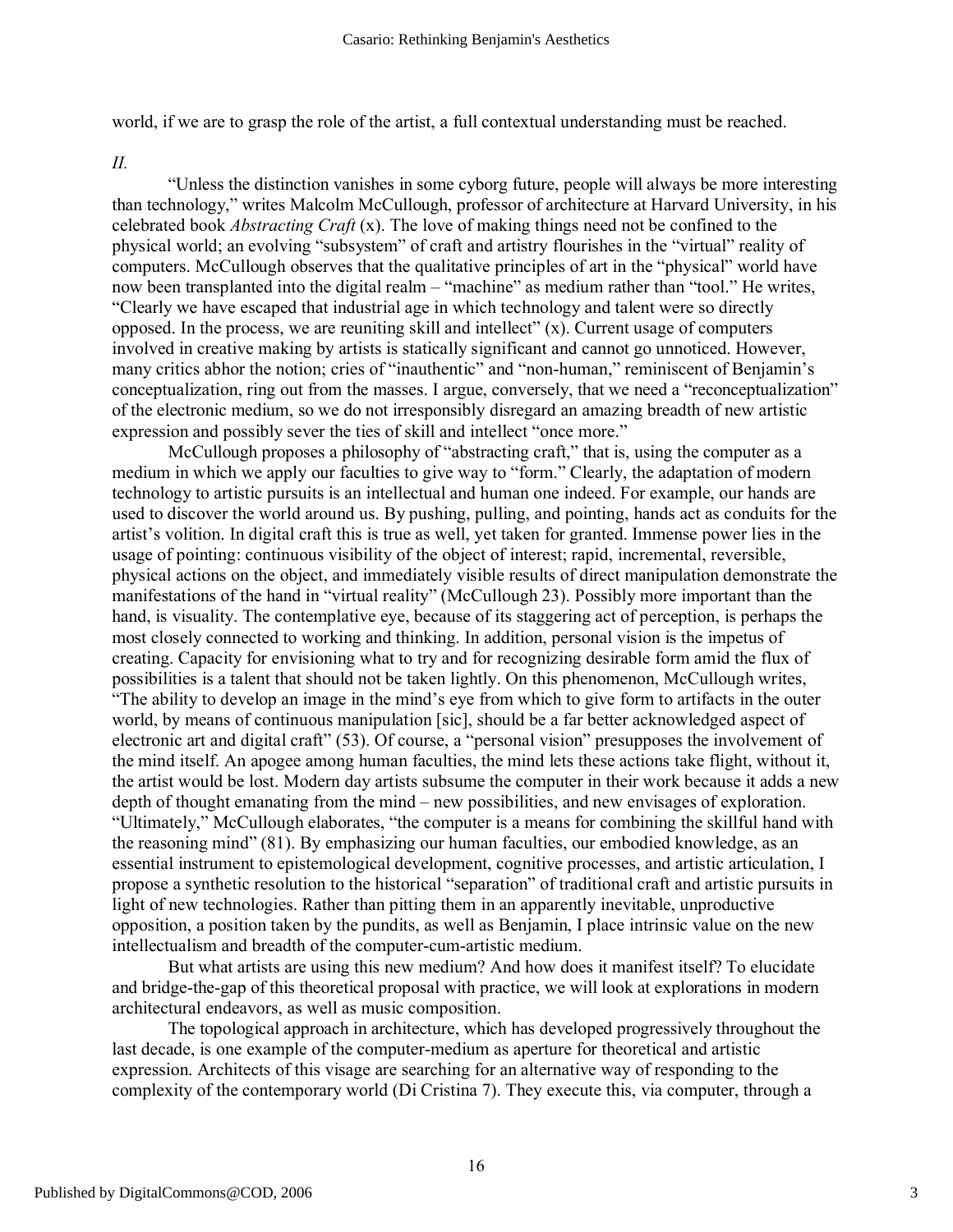continuous transformation of geometrical curvilinearity and pliant systems that are in a constant state of flux. Architectural theorist Giuseppa Di Cristina writes of this phenomenon, "Their purpose is to model the conditions that constitute the dynamics of the urban context, from which a new urban life emerges" (7). Furthermore, the distinguished architectural theorist Greg Lynn argues in his treatise *Animate Form*, "Because of its dedication to permanence, architecture is one of the last modes of thought based on the inert" (9). According to Lynn, challenging this mode of temperament will not "threaten the essence of the discipline, but will advance it" (9).

Interpolation of multiple disciplines, specifically that of science, mathematics, and philosophy, is the core energy of topological theory. This intellectual aptness, Di Cristina argues, has lead to "an interdisciplinary attitude – or rather a 'transdisciplinary' one – that tends to transpose concepts from one field of thought and human activity to another" (7). The process of interweaving cross-disciplines is one echoed throughout modern music as well. Musicians, with the direct involvement of computer-as-medium, are pushing the limitations of what music composition has traditionally been idealized to be. Composers such as John Cage and Karlheinz Stockhausen have used a formal process of composing called "algorithmic composition" to great effectiveness. Using an algorithm created by the human user, the computer binary manifests a "composition." However, to create such an algorithm is an extensive process entailing knowledge of many disciplines including mathematics, physics, computer science, and music theory (Roads 834). Once again, we see the faculties of humanity and technology come together to form an irrevocable bond of unity and authority.

In conclusion, taking the celebrated essay "The Work in the Age of Mechanical Reproduction" by Walter Benjamin as an impetus to delve into the state of art and artistic pursuits in the age of mechanical reproduction, I have argued that, primarily, we need to fully understand the intricacies of the context of the modern artist. While Benjamin's unflinching critique of the reproductive dangers of art (e.g., as propagandistic materials) inherent in the mechanical age are insightful, he ostensibly distills the work of art itself to mere quantitative factors of "originality," an ephemeral dimension. Instead, I argue for the meta-corporeality of qualitative embodied knowledge: using the human faculties, the imagination and the understanding together in a harmony of free play. Transposing this point-of-view to present day artistic pursuits, a necessary transformation of historical contexts that Benjamin excluded for the artists of his time, I demonstrated the use of technological and intellectual enquiry with pragmatic examples of topological architecture and algorithmic composition in music. Additionally, these two practices embody the discursive process of intellectual adaptation throughout history.

To reiterate, the whole sphere of authenticity, found in artistic pursuits, is outside that of technical reproducibility.

### Works Cited

Benjamin, Walter. "The Work of Art in the Age of Mechanical Reproduction." Trans. Harry Zohn. Dayton 415-428.

Bürger, Peter. "Theory of the Avant-Garde and Critical Literary Science." Trans. Michael Shaw. Dayton 429-442.

Dayton, Eric ed. *Art and Interpretation*. Toronto: Broadview Press, 1998.

Di Cristina, Giuseppa. "The Topological Tendency in Architecture." *AD: Architecture And Science.* Ed. Giuseppa Di Cristina. West Sussex, England: Wiley-Academy, 2001.